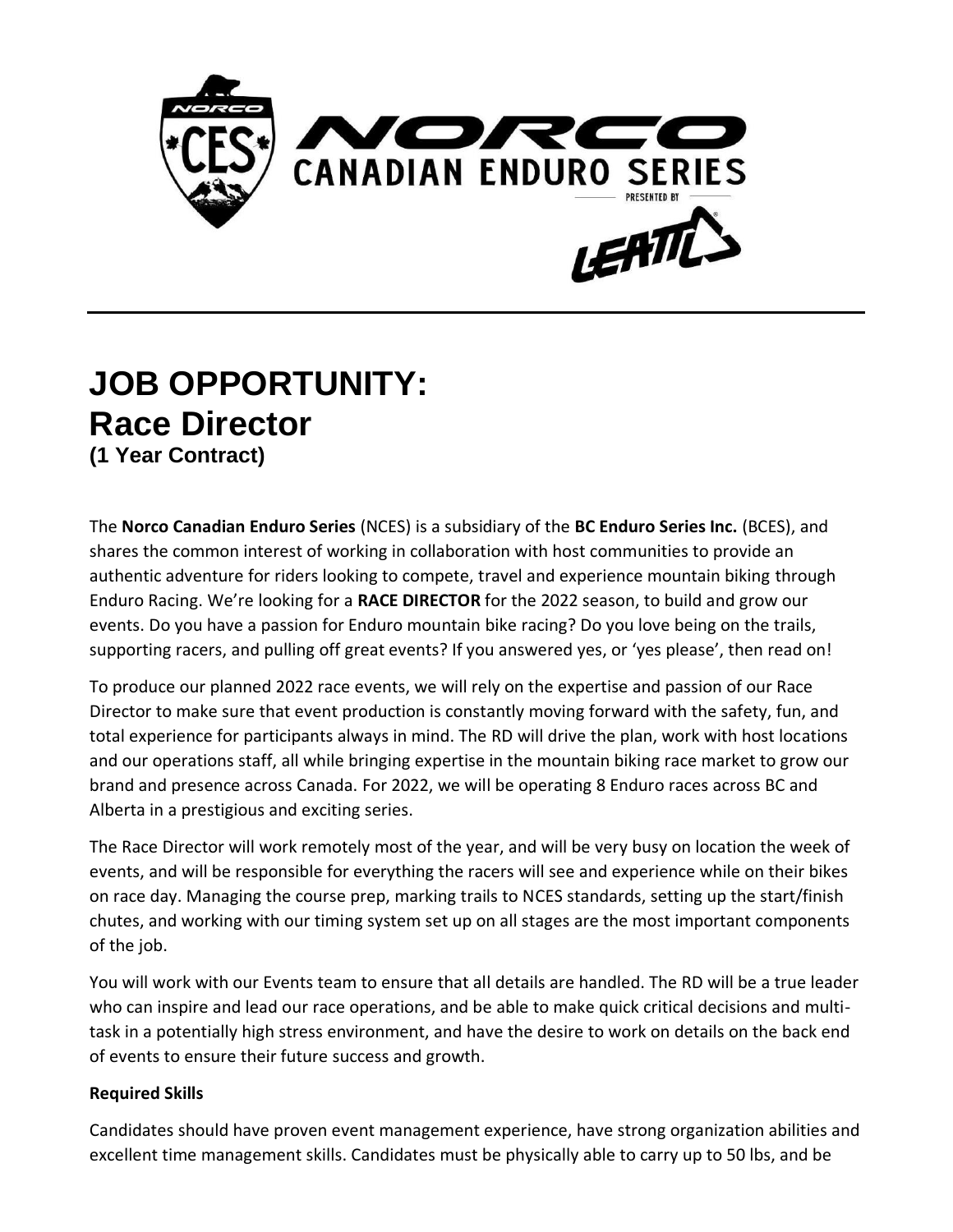able to bike or hike to manage all course marking. Candidates must also be able to think quickly and make decisions on race day when they arise.

#### **Experience & Qualifications**

- 2 years of RD and/or event management experience
- Must be able to courteously and efficiently deal with event participants, staff, and volunteers
- Proven ability to work with little to no supervision and be able to support and direct staff
- Outgoing personality
- Basic Microsoft Office / Google Workspace experience
- Must be available long days/nights leading up to, and at all NCES events
- Using Trailforks and timing systems

#### **Responsibilities**

The following is a list of some of the typical functions of the Race Director. The management team may ask for additional help in other areas of the business including any outside the box thinking!

- Work with the Managing Director and Operations Manager to plan and produce all NCES races on time, on budget, and within NCES standards
- Coordinate and manage the required course marking supplies, and course marking plans
- Work with the Managing Director and permitting bodies to plan and obtain all trail use approvals where required
- Proactively handle and troubleshoot emerging issues on event weekend
- Work with staff and Zone4 timing to ensure a seamless timing set up and racer experience
- Design courses using Trailforks

#### **Compensation**

Pay: TBD based on experience and time commitment available

Perks: Company vehicle / Remote work option

#### **How to Apply**

Please send an email to Matt Holbrook, BCES/NCES owner. Be sure to tell Matt why you want to be a great team member within our growing business, and note which events you are interested in working with us, along with sending your resume: [matt@canadianenduro.com](mailto:matt@canadianenduro.com)

We thank all for their interest, however, only those with a strong Enduro and/or mountain biking background, along with a clear passion for growing our events, will be contacted for a chat!

*The next page shows where the Race Director fits into our team!*